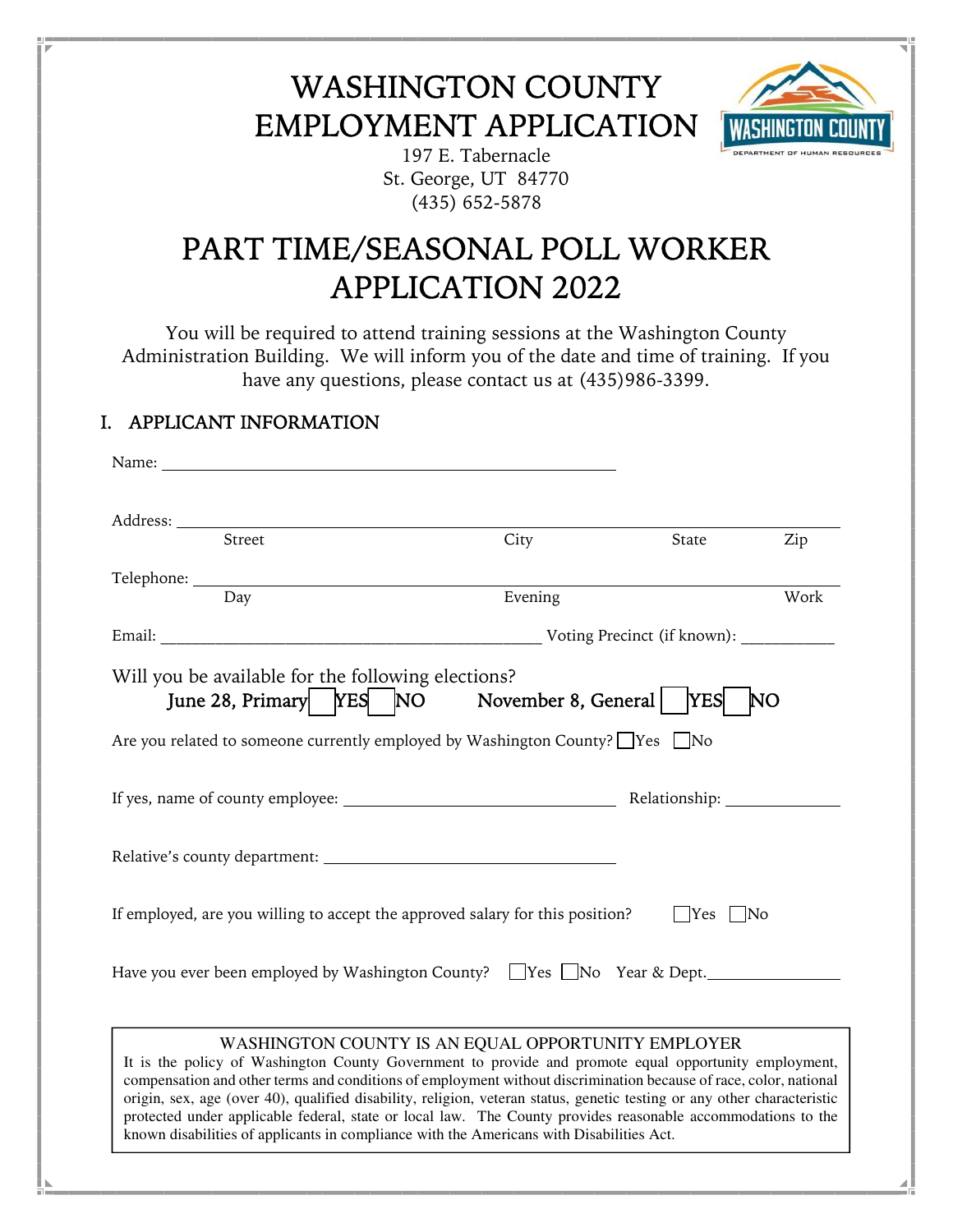II. SKILLS & EXPERIENCE: You must complete all applicable items in this section, or your application may be rejected. The information you give regarding your training and experience will be used to determine if you meet minimum qualifications.

| On a scale of 1-5, How familiar are you with working with computer technology? |  | 1 2 3 4 5 |  |  |
|--------------------------------------------------------------------------------|--|-----------|--|--|
|                                                                                |  |           |  |  |

LANGUAGES: List languages you speak, read, and write other than English: \_\_\_\_\_\_\_\_

TYPE SPEED \_\_\_\_\_\_\_\_\_ Net words per minute

## CURRENT OR MOST RECENT EMPLOYMENT:

| Employer's Name and Phone Number:               |                |                  |
|-------------------------------------------------|----------------|------------------|
| Complete Address:                               |                |                  |
| Your Title:                                     | From:          | To:              |
|                                                 | Hours per week | Last monthly pay |
| Full Time<br>Part Time<br>Other<br>Volunteer    | \$             |                  |
| Supervisors Name, Title and Phone Number:       |                |                  |
| Duties:                                         |                |                  |
|                                                 |                |                  |
|                                                 |                |                  |
| Reason for leaving or seeking other employment: |                |                  |
|                                                 |                |                  |

Related Activities, Additional Qualifications and Skills: Machines, Equipment, Tool Used, etc.

III. REFERENCES: List three persons who are not related to you and who have definite knowledge of your qualification for this position for which you are applying.

| Full Name | Present Business or Home Address<br>(Street, City, State, Zip) | <b>Business or Occupation</b> | Phone Number |
|-----------|----------------------------------------------------------------|-------------------------------|--------------|
|           |                                                                |                               |              |
|           |                                                                |                               |              |
|           |                                                                |                               |              |

Yes No 1. Have you ever been discharged or forced to resign? If yes, please explain on a separate sheet.